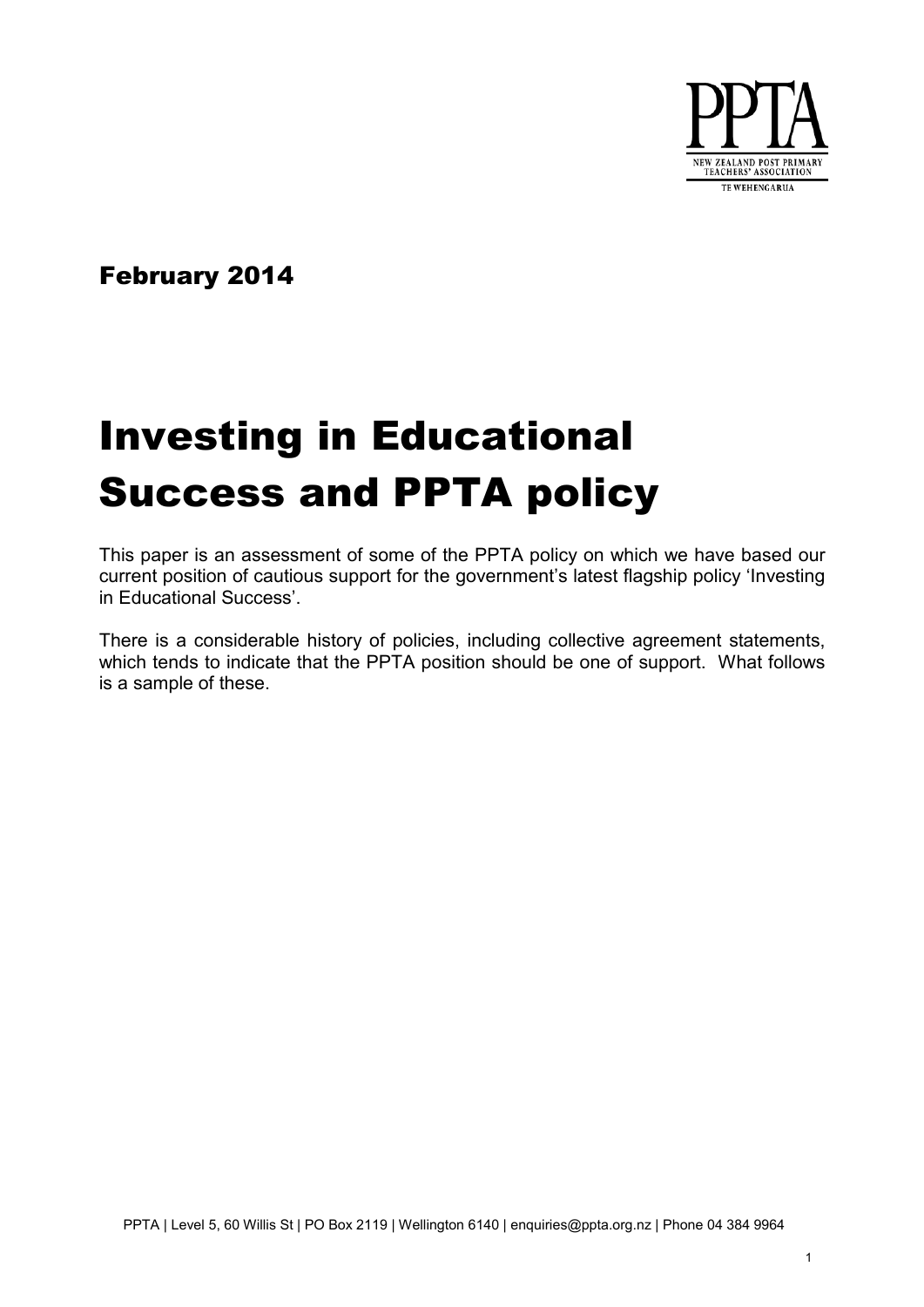## **1. Ministerial Taskforce on Secondary Teacher Remuneration**

The Statement of the Parties in the 2004-2007 STCA began with a statement that "The objective of the Ministerial Taskforce on Secondary Teacher Remuneration (2003) was to develop recommendations to ensure a supply of high quality, appropriately qualified secondary teachers who will improve the learning outcomes of all students in state and state integrated school." It went on to say that the programme of work would "encourage secondary teachers to develop their professional practice to ensure continued and improving delivery of quality outcomes for all students." The workstreams to be established were then listed, of which the most relevant here is the Career Pathways workstream.

PPTA's submission to the Ministerial Taskforce contained the following statement of principles about career pathways, titled 'Proposals for recognising career classroom teaching':

- *1. That a common base salary scale for classroom and management career paths be maintained to facilitate movement between these roles.*
- *2. That career classroom teachers be recognised by:*
	- *adequate rates of pay, and*
	- *regular salary increments along an extended salary scale, and*
	- *manageable workloads and high quality working conditions, and*
	- *time allowances linked to length of service, and*
	- *the provision of adequate levels of state-funded Professional development, and*
	- *the provision for classroom teachers to progress more quickly through the salary scale by accruing non-service increments for teaching in hard to staff schools or increasing qualifications, and*
	- *reduction in the number and range of administration tasks which teachers have to undertake, and*
	- *provision of secondments or sabbatical breaks, and*
	- *employer-funded superannuation contributions, and*
	- *retirement with dignity options.*
- *3. That each secondary school receive additional staffing for the creation of Teacher Development positions which will be responsible for:*
	- *induction of new teachers in to the school, and*
	- *mentoring of year one and year two teachers, and*
	- *mentoring registered teachers for whom advice is sought, and*
	- *coordination of Professional development in the school, and*
	- *coordination and management of teacher trainees within the school, and*
	- *staff appraisal and Professional development cycles.*
- *4. That Teacher Development positions be:*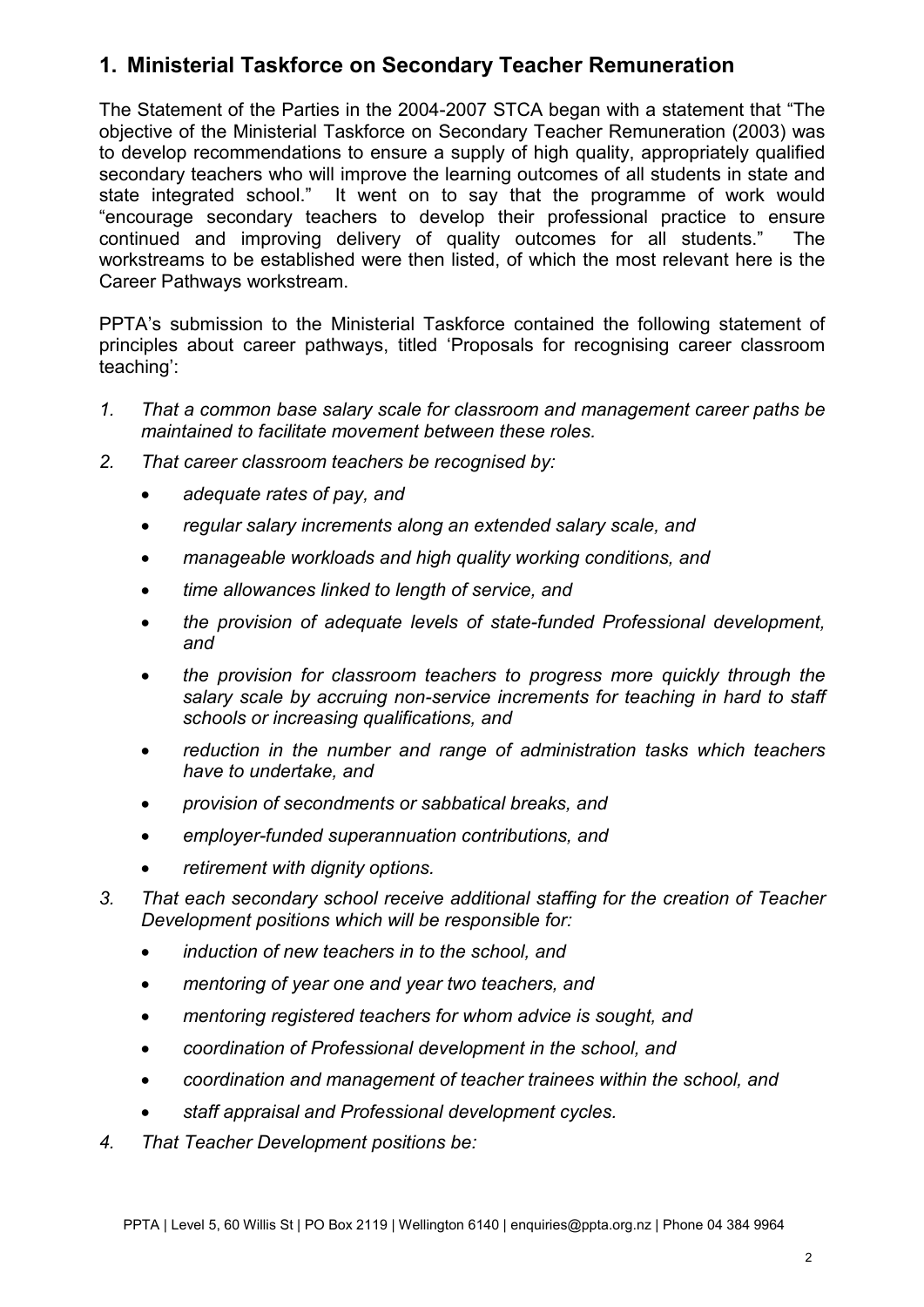- *Resourced by an additional staffing component of 0.5 FTTE per 10 FTTE staffing per school, and*
- *Advertised positions based upon agreed functions, and*
- *Paid at the rate of two salary units and a non-service increment per position, and*
- *Accessible only to experienced classroom teachers who do not hold permanent units for other responsibilities, and*
- *Half-time contact teaching positions.*

*(NZPPTA Submission to the Ministerial Taskforce on Secondary Teacher Remuneration, pp.16-17, August 2003.)* 

## **2. Workstreams 2004-2007 – Career Pathways**

The Statement of the Parties described the task of that workstream to be: "A new career pathway is to be developed for Specialist Classroom Teachers and … further new career pathways be developed which recognise educational leadership, teacher induction and mentoring, student guidance, ICT and co/extra-curricular specialisms." It also signalled that these career pathways would be "underpinned by improved professional development and new, teaching-focussed qualifications."

In 2005 an Executive conference paper provided an update to delegates on progress in the workstreams which was received by conference. In that paper, it was reported that discussions were beginning to settle around a range of broad pathways with specialist roles within them, i.e. administration, teaching and learning, guidance and pastoral, and ICT. The current government proposal falls into the first two of these largely, although some "communities of schools" might well choose to use the two teaching roles for the latter two.

## **3. Shared Vision**

Attached to the 2005 conference paper on the workstreams was the Shared Vision agreed between the parties during the workstream process. That Vision is attached here as Appendix 1. It contains many references to ideas relevant to the current government proposals, e.g. 2.6 with its reference to **developing professional learning communities within and across school**s, 2.7 that the system **supports teachers' collegial practice**, and 2.8 about career pathways.

## **4. Guidelines for SCT position**

These, as negotiated then re-negotiated with the MOE and STA, are attached as Appendix 2. A major purpose of the guidelines is administrative, but there are also useful statements about the purpose of developing new career pathways for teachers, and the criteria for appointment provide a good model for something that we might try to have instead of the standards that the MOE at the moment is keen on. Particularly relevant statements are:

• *The SCT role offers a career opportunity for secondary teachers to develop and demonstrate their professional learning leadership skills.*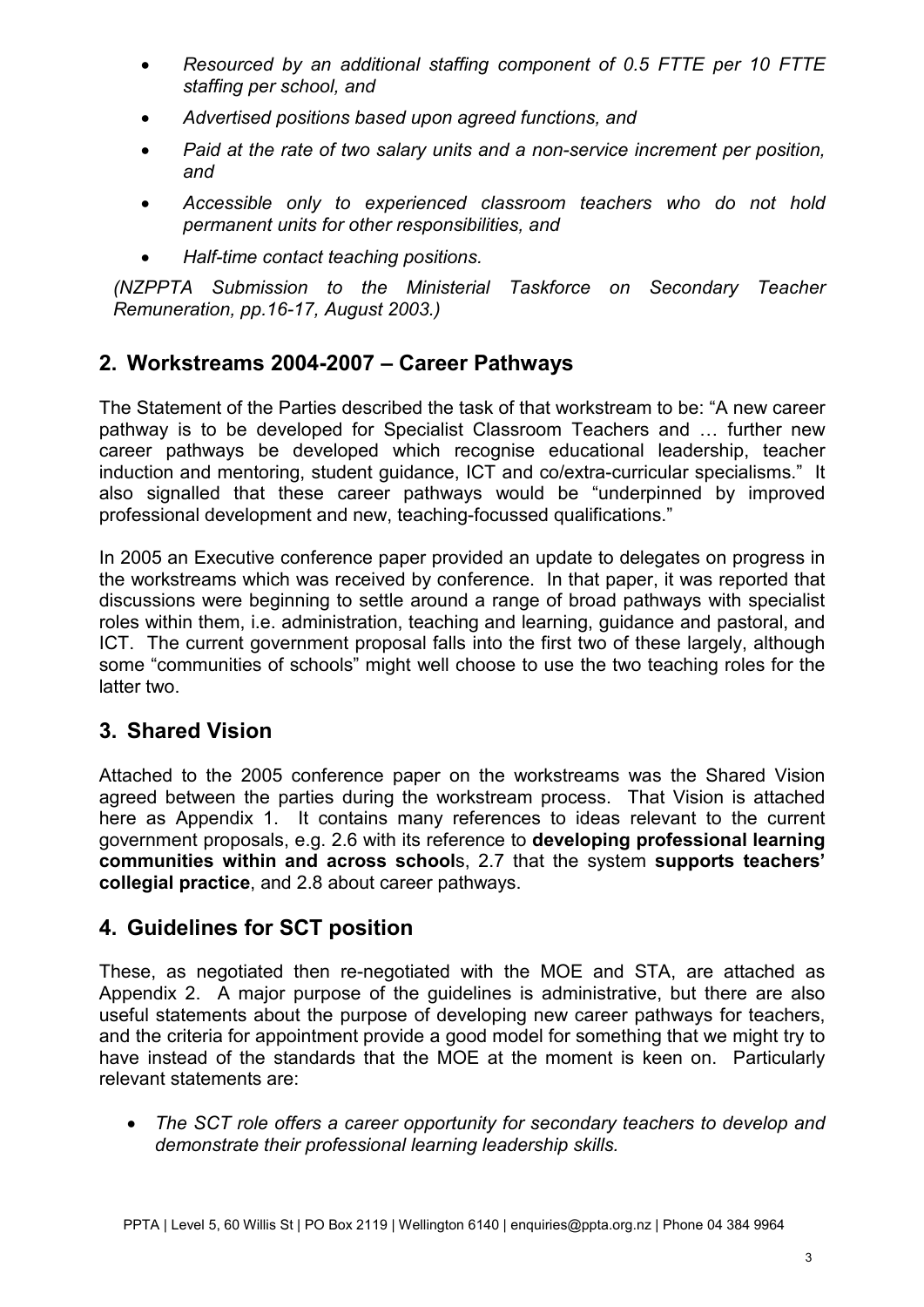- *The aim of the SCT role is to contribute to the enhancement of such quality teaching practices in all schools by providing support for the professional growth of other teachers in the school. This could be through:*
	- *Supporting and assisting beginning teachers to develop and demonstrate effective teaching practices;*
	- *Supporting and assisting beginning teachers to maintain a purposeful learning environment that engages students;*
	- *Supporting and assisting other teachers in the school with effective teaching practices and maintaining a purposeful learning environment that engages students;*
	- *Supporting and assisting teachers to expand their knowledge, skills and attributes to increase teaching effectiveness;*
	- *Encouraging collaborative, reflective and shared practice*
	- *Providing leadership in school wide professional learning and development.*
- *The list of activities that SCTs had engaged in since the inception of the role (these are revised guidelines):*
	- *coaching, mentoring, leading mentoring programmes, leading professional learning groups, providing professional reading and leading discussion groups, developing reflective practice, classroom observations/support, supporting beginning teachers, developing classroom management strategies, leading professional learning programmes in the school, facilitating and supporting professional learning communities.*

## **5. Proposal for SSA pilot**

In 2006, PPTA negotiated, through the Career Pathways workstream, a proposal for a Senior Subject Advisor pilot which did operate in 2007 and 2008. This role had originally been called a 'Moderation Advisor', hence the emphasis on assessment in the rationale. It is possible that the subject expertise and assessment focus of the SSAs could well be included in the work of the Expert and Lead Teachers, with them facilitating the sharing of expertise across each community of schools. At the same time, the current government proposals remove some of the problematic aspects of the SSA pilot with respect to having to be employed by Advisory Services.

Some relevant extracts from the SSA pilot rationale are:

- *This proposal meets the objectives set out in Appendix A for the Career Pathways Workstream and is working towards the shared vision. In particular the SSA pilot will:*
	- *Build the capability of a group of current practising teachers to advise, support and collaborate with other teachers on teaching and assessment practice.*
	- *Build capability of all teachers to assess accurately, validly and effectively.*
	- *Build subject-specific professional learning communities across schools that can support teachers in their internal assessment role.*
	- *Manage risk by ensuring that there is someone with subject and assessment expertise to serve as a point of first contact for teachers who are struggling with their internal assessment responsibilities.*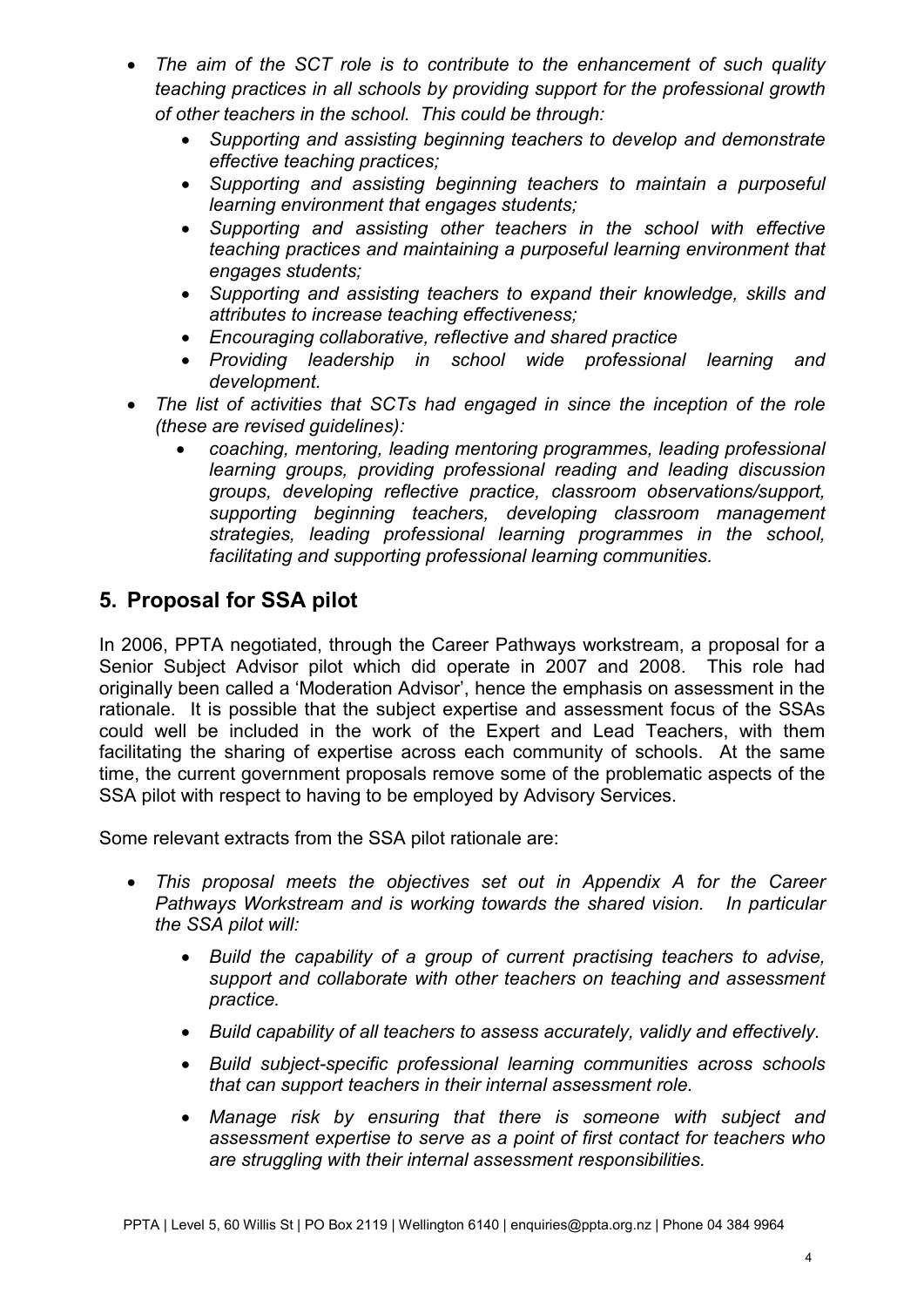- *Build the feedback loop between NZQA and teachers, through the SSAs working within Support Services Advisors and closely with the School Relationship Managers team from NZQA.*
- *Establish a career strand within the broader teaching and learning career path which is attractive to teachers with considerable expertise who might otherwise be thinking of leaving teaching, and to skilled teachers who do not want to move into management but wish to further develop their subject expertise.*

## **6. Qualifications Pathways**

In 2007, annual conference adopted an Executive paper titled *An Advanced Qualifications Pathway for Secondary Teachers*. This paper developed out of the Ministerial Taskforce and workstreams thinking, in which PPTA had argued that any pathways developed needed to be supported by structured professional learning, some of which should be able to be recognised in qualifications that would lead to pay increments. The paper contained an interesting reflection in the light of the current discussions:

*The agreement the Ministry has reached with primary teachers suggests it is more interested developing standards than qualifications. This is in spite of the fact that there is currently a plethora of standards for teachers in existence and considerable evidence that specified standards control and contain teachers in a way that is not consistent with the professional learning ideals outlined here. The NZEI proposal*  looks to extend the current beginning, fully registered teachers and experienced *teachers' standards in the collective agreements by the addition of standards and exemplars for skilled teachers, mentor teachers and lead teachers.*

The reference to the NZEI agreement was in relation to the KSAs (Knowledge, Skills and Attributes) work, which was the predecessor of their ACET work.

*The resolutions adopted with this paper were:*

- *I. THAT entry to the qualifications is voluntary; and*
- *II. THAT translation arrangements for teachers who already hold equivalent postgraduate qualifications be negotiated.*
- *III. THAT PPTA support the development of post-graduate professional learning qualifications for secondary teachers, coordinated by a centre for secondary teacher excellence, conditional on:*
	- *a. The provision of a time allowance for all teachers who wish to enrol;*
	- *b. Fully funded course fees; and*
	- *c. Payment on completion of each level of a qualification (a level being equivalent to one year of full-time study).*

In discussions about the new roles, PPTA will need to be thinking about whether these ideas, which never made any progress at that time, should be revived.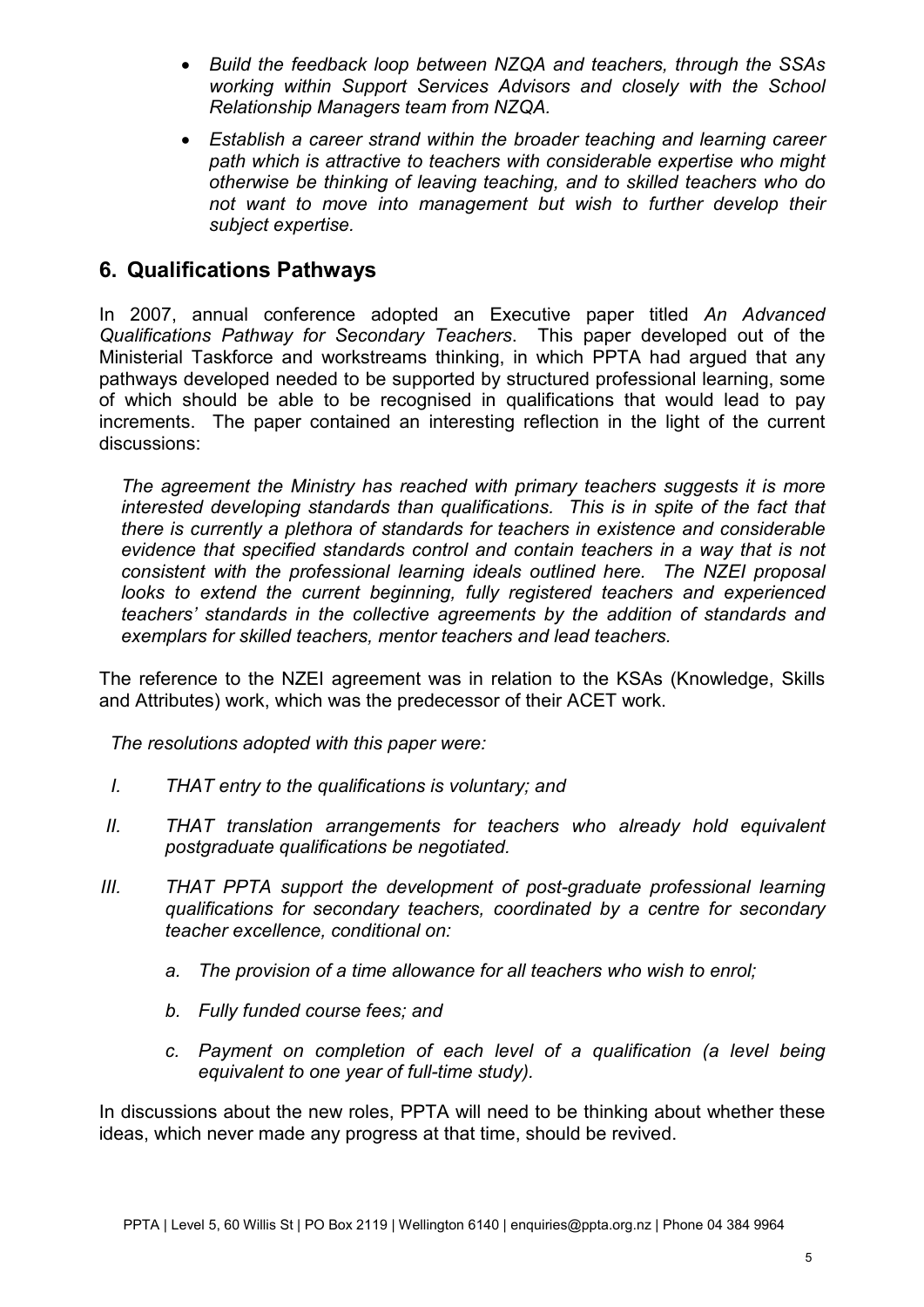## **7. Mentoring**

In 2009, there was an annual conference paper from Executive titled *Mentoring for secondary teachers*. This paper referred back to the workstreams programme through which the SCT had been developed, and to more recent discussions within Te Huarahi and the Young Teachers network about the need for teachers, throughout their careers, to be able to access professional support in the form of skilled mentoring. These mentors, it was argued, would be "an expanded SCT – with additional training to develop skills of observation, feedback and resource sharing." In a section titled 'Why would people wish to be mentors', the paper put forward the following reasons:

- *Mentoring offers teachers another career pathway one that is aligned with improving classroom practice and which offers a school-based role focusing on teacher support that we currently lack.*
- *Teachers may wish to work more closely with other teachers/adults.*
- *Teachers may see this as a way of contributing to the broad development and growth of other teachers and the profession.*
- *Teachers may wish to access additional salary without having to move into management positions.*
- *Teachers may wish to develop new skills and qualifications. There are already postgraduate papers on offer in New Zealand that focus on coaching and mentoring.*

This list could equally be applied to why teachers might wish to become what the government proposal currently calls 'expert teachers' and 'lead teachers'.

## **8. Concerns about Tomorrow's Schools**

There was an annual conference paper in 2008 titled *Tomorrow's Schools: Yesterday's mistake?* This paper argued that the great experiment of Tomorrow's Schools had not led to an improved education system or rising student achievement, but had instead led to a system that encourages "competition, parochialism, and mistrust". It called for a review of Tomorrow's Schools, to focus among other things on student achievement, fairness and equity, effectiveness of devolved administration, effective use of state resources, duplication of resources, school innovation, incentives to cooperative behaviour, the ability to meet national objectives, democratic participation and support for teachers.

## **Conclusions**

The government proposals appear to be a logical extension of work in which PPTA has been engaged for more than a decade. This does not deny that big issues will arise during the discussions to develop the proposals into a working model; especially because those with whom we are negotiating will not all have the same history. However, the union has sufficient existing policy clarity and experience for members to feel confident that the Executive and staff supporting them can work their way through these discussions, and eventually negotiations to a successful conclusion.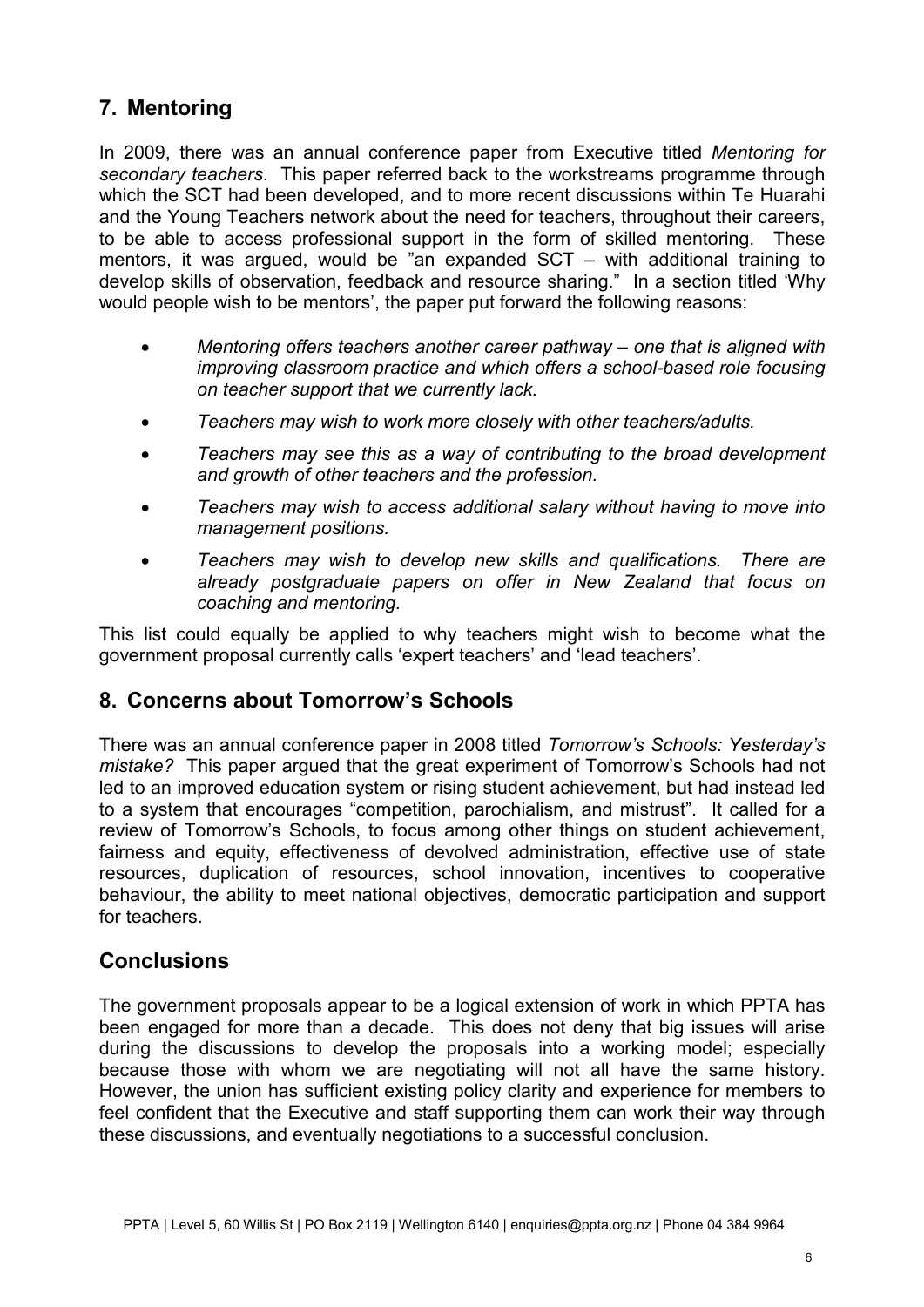## **Appendix 1- Shared Vision**

|     | 1. Students                                                                                                                                                                                                                                                                                                                                                                                                                          |
|-----|--------------------------------------------------------------------------------------------------------------------------------------------------------------------------------------------------------------------------------------------------------------------------------------------------------------------------------------------------------------------------------------------------------------------------------------|
| 1.1 | By the end of their schooling students are well-educated in the broadest sense,<br>i.e. a well-rounded person, critically aware and capable of being an active<br>participant in the democratic process and a productive member of society.                                                                                                                                                                                          |
|     | Students are well grounded in the knowledge, skills, attitudes, values and sense<br>of identity they need to take the next steps in their lives successfully.                                                                                                                                                                                                                                                                        |
| 1.2 | The system supports and promotes excellence and equity of outcomes for all<br>students.                                                                                                                                                                                                                                                                                                                                              |
|     | The statistics in international studies of achievement show that NZ students<br>collectively achieve in the top 20% of all international measures: this means<br>significantly improving opportunities and outcomes for students currently<br>underachieving, while continuing to improve outcomes for high and average<br>achievers.                                                                                                |
| 1.3 | Students are highly motivated, confident and actively engaged in learning.<br>Students are committed to further learning post-16.                                                                                                                                                                                                                                                                                                    |
| 1.4 | Students are developing positive ways of responding to learning and social<br>challenges. They share, are respectful of differences and are learning to resolve<br>conflict constructively. They believe they are capable of learning, and experience<br>learning as challenging, relevant, meaningful, useful and stimulating. They are<br>socially adept individuals who respond positively to challenge and high<br>expectations. |
| 1.5 | All students have learning pathways which are challenging, relevant, and tailored<br>to their needs.                                                                                                                                                                                                                                                                                                                                 |
|     | Secondary students are confident that the qualifications system will recognise<br>their learning.                                                                                                                                                                                                                                                                                                                                    |
|     | All students exit secondary schooling with an appropriate and valued qualification.                                                                                                                                                                                                                                                                                                                                                  |
|     | 2. Teaching                                                                                                                                                                                                                                                                                                                                                                                                                          |
| 2.1 | Government recognises that successful support for the teaching profession<br>requires the engagement and involvement of teachers.                                                                                                                                                                                                                                                                                                    |
|     | Teaching is a knowledge profession, and teachers are knowledge creators who<br>draw on research, expert advice and support, and knowledge of their own<br>students and learning contexts, to inform their practice.                                                                                                                                                                                                                  |
|     | Teaching is a sought after career and a profession held in high regard by<br>teachers, students, families, communities, and the general public.                                                                                                                                                                                                                                                                                      |
|     | Teaching is supported by strong and visionary leadership across each school.                                                                                                                                                                                                                                                                                                                                                         |
| 2.2 | Government, principals, teachers, boards of trustees, teacher educators and<br>researchers use evidence-based practices. They base their thinking and actions<br>on credible information, monitor the impact of their actions on student<br>achievement, and adjust them accordingly.                                                                                                                                                |
|     | Schools, teachers and families/whanau seek and are able to readily access a                                                                                                                                                                                                                                                                                                                                                          |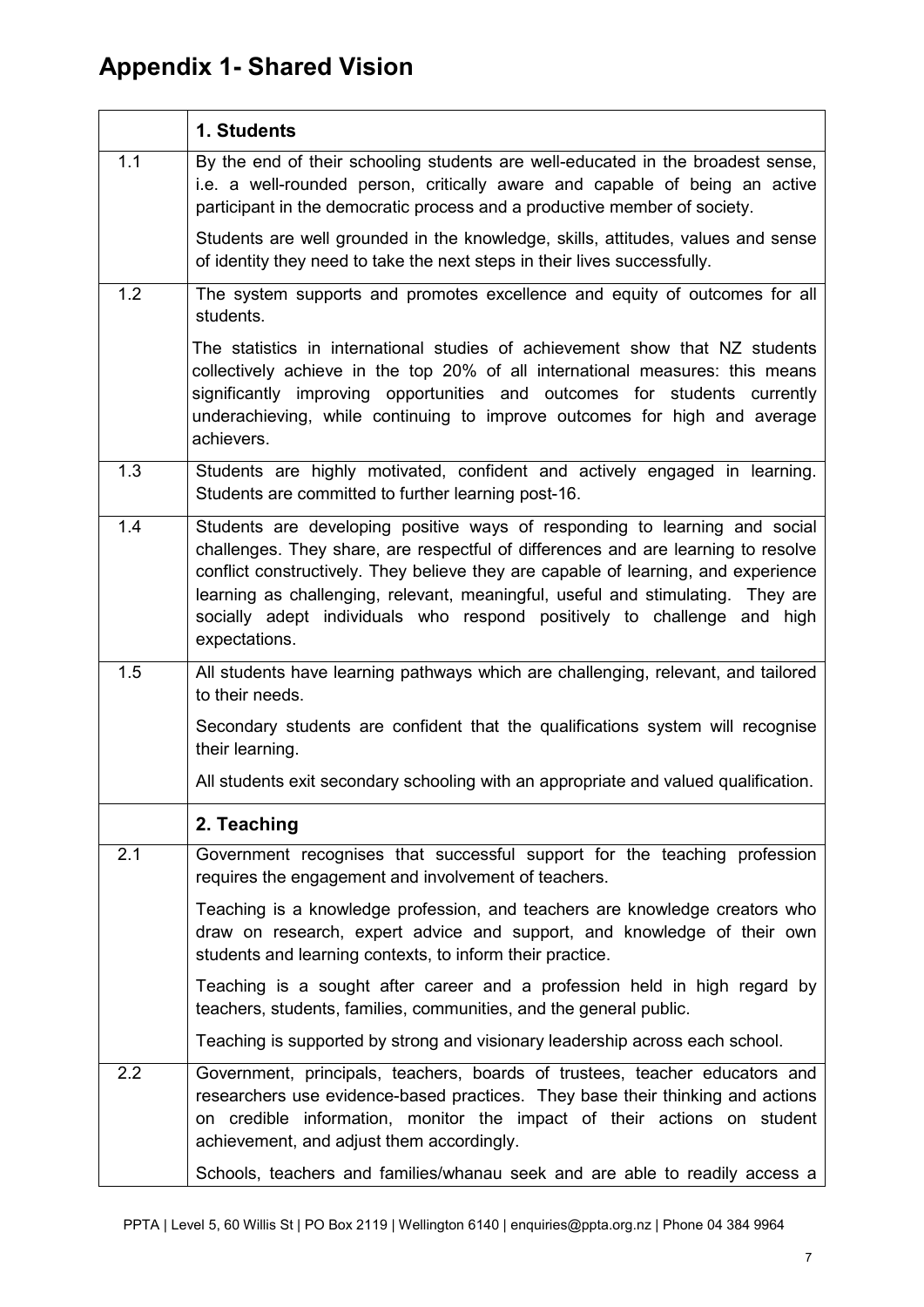|                  | wealth of information focused on student achievement and which promotes family<br>practices that support student learning.                                                                                            |
|------------------|-----------------------------------------------------------------------------------------------------------------------------------------------------------------------------------------------------------------------|
|                  | In particular, teachers base their decisions about teaching on their assessment of<br>student achievement, their knowledge of their students, and research evidence<br>about sound teaching practice.                 |
| 2.3              | The system caters for flexible student-centred learning approaches and smooth<br>transitions from schooling, to further study and/or employment.                                                                      |
|                  | Teachers have high expectations of all students, believe they can make a<br>difference for all their students, and implement approaches that will achieve this.                                                       |
|                  | Teachers engage, enthuse and challenge their students.                                                                                                                                                                |
|                  | Teachers gauge the effectiveness of their teaching approaches against the<br>improvements in outcomes of all their students.                                                                                          |
| $\overline{2.4}$ | Teachers expect to establish relationships of mutual respect and trust with all of<br>their students.                                                                                                                 |
|                  | Teachers recognise the value of knowing and understanding the home and<br>cultural context of their students.                                                                                                         |
|                  | Schools are seen as welcoming centres for families and communities. Parents,<br>teachers and communities work together to achieve desired learning outcomes.                                                          |
|                  | Māori bilingual and immersion education is well established and supported.                                                                                                                                            |
| 2.5              | Teachers are enthusiastic and positive about their work. They promote teaching<br>as an attractive career option to their friends and students, especially those who<br>would make high quality teachers.             |
| 2.6              | Government supports the growth and maintenance of professional learning<br>communities within and across schools.                                                                                                     |
|                  | Teachers are committed to their own on-going professional learning.                                                                                                                                                   |
|                  | Teachers are up-to-date in their subject area, including its current practical<br>applications.                                                                                                                       |
|                  | Teachers undertake professional learning throughout their teaching career in an<br>enabling environment.                                                                                                              |
|                  | Teachers participate in a range of professional learning communities within and<br>across schools that have strong and supportive professional learning cultures.                                                     |
|                  | Teachers have equitable access to a nationally consistent system of professional<br>Qualifications that formally recognise their professional learning.                                                               |
| 2.7              | The system supports teachers' collegial practice.                                                                                                                                                                     |
|                  | Teachers work cooperatively to support each other's professional learning and<br>reflect on each other's practice and outcomes. They share advice and information<br>on individual students.                          |
| 2.8              | Teachers who have developed the appropriate professional capabilities are<br>qualified for selection into, and progression through, a range of career pathways<br>within and across a number of broad career strands. |
|                  | Nationally consistent guidelines are provided describing the core elements of the                                                                                                                                     |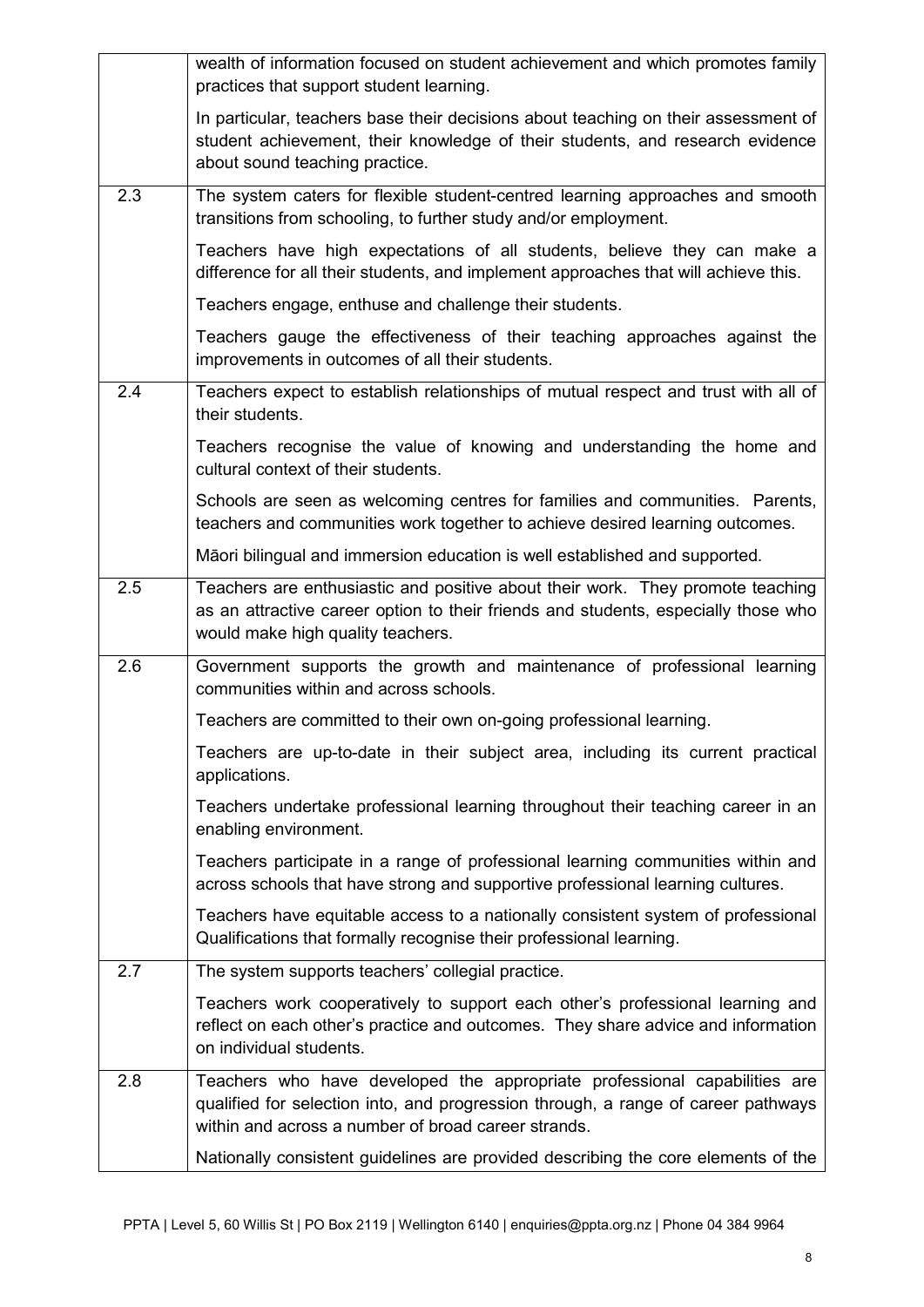|                  | various career pathways in teaching.                                                                                                                                                                                      |
|------------------|---------------------------------------------------------------------------------------------------------------------------------------------------------------------------------------------------------------------------|
| 2.9              | The system provides sufficient time, resources and support to enable classroom<br>teachers to achieve optimal effectiveness in their actual teaching time.                                                                |
|                  | The system provides sufficient time, resources and support to enable those<br>teachers who have leadership, management, administration, and mentoring or<br>pastoral/guidance roles to carry out those roles effectively. |
|                  | Schools are attractive and pleasant places to teach and learn.                                                                                                                                                            |
|                  | Teachers have equitable and timely access to appropriate technologies which<br>support efficient and effective teaching, learning and administration.                                                                     |
|                  | Teachers are operating at high levels of energy and innovation. They are focussed<br>on teaching and learning.                                                                                                            |
|                  | Teachers have manageable workloads, a sound work-life balance, and low-levels<br>of work-related health problems.                                                                                                         |
|                  | 3. Teacher Supply                                                                                                                                                                                                         |
| 3.1              | The system ensures that there is a stable and sufficient supply of well-prepared<br>high quality teachers and leaders to meet the needs of all schools.                                                                   |
|                  | Teaching attracts top graduates and people from other careers into initial teacher<br>education and the number of applicants exceeds places available.                                                                    |
|                  | High quality teachers choose to remain in the system.                                                                                                                                                                     |
|                  | The community pool will provide sufficient high quality relievers.                                                                                                                                                        |
| $\overline{3.2}$ | There are rigorous national standards for entry into and graduation from initial<br>teacher education.                                                                                                                    |
|                  | There are appropriate appointment and induction processes and support<br>structures for teachers in the early stages of their careers.                                                                                    |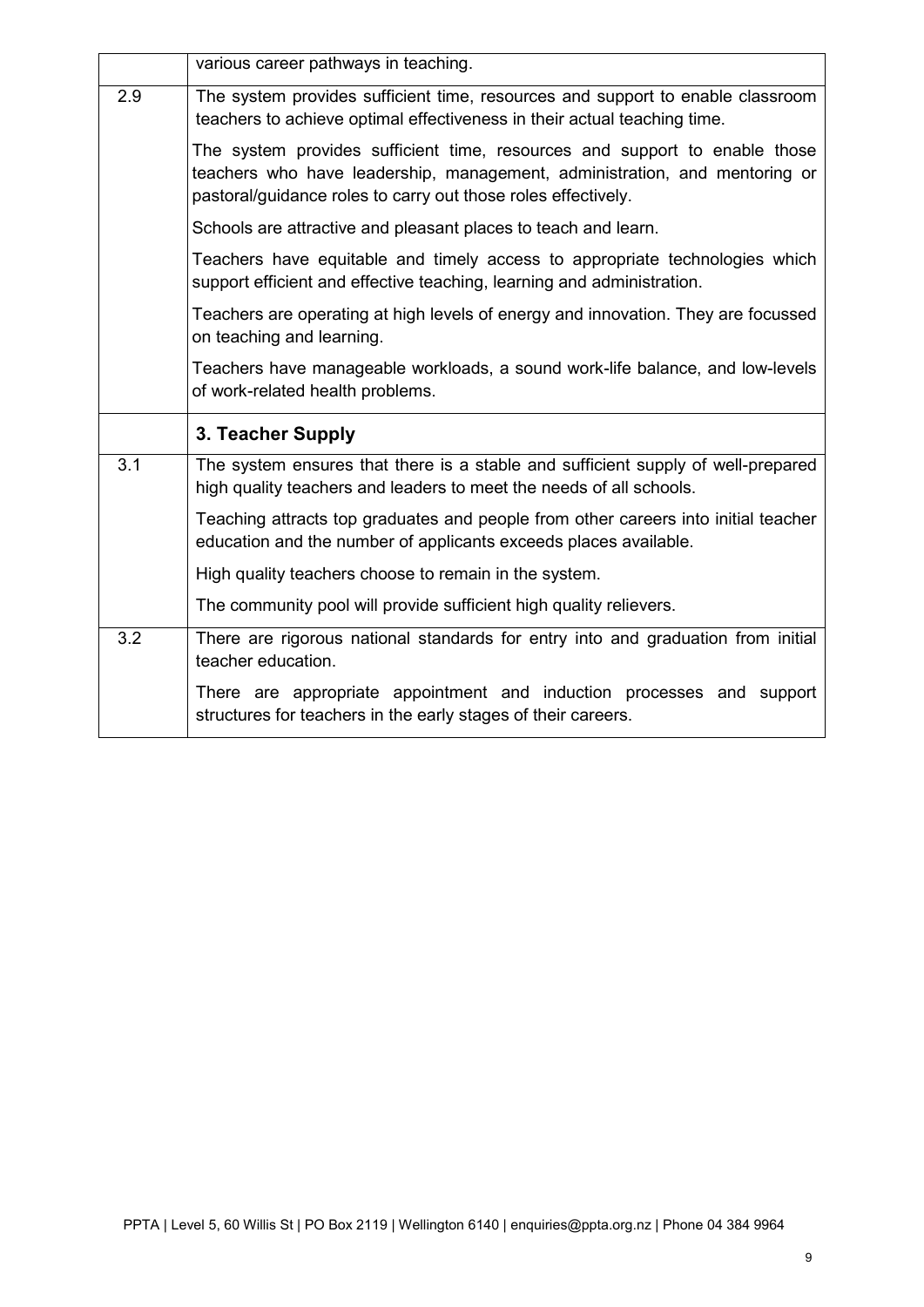## **Appendix 2 – SCT guidelines**





*(Last updated 21/11/2007)* 



## **Guidelines for the appointment of Specialist Classroom Teachers (SCT)[1](#page-9-0) in Secondary Schools**

These guidelines provide advice to employers appointing a teacher to the Specialist Classroom Teacher (SCT) role. A notification and time allowance application form is attached.

The establishment of the SCT role in secondary schools was part of the 2004 Secondary Teachers' Collective Agreement and was seen as providing support for professional learning in schools. In addition, the role allowed for the development of a different career opportunity to retain teachers in the classroom through the provision of an alternative career path to the more traditional management one.

The SCT role offers a career opportunity for secondary teachers to develop and demonstrate their professional learning leadership skills. This is an on-going and evolving role and will be further developed over time, informed by the findings of the Review of the 2006 SCT Pilot.

The 2007-2010 Secondary Teachers Collective Agreement provides the on-going terms and conditions of the SCT role in secondary schools with the following changes:

- The time allowance is increased to 8 hours in schools of roll size of 1201 and above, from 28 January 2008.
- The salary allowance is increased to the value of two units, from 28 January 2008. Please note that the allowance, although set at the *value* of two units, is not the *equivalent* of units.
- Each SCT shall have an entitlement of up to two reimbursements of study fees towards post graduate qualifications which are relevant to the role. Each reimbursement shall be a maximum of \$1000. Only one reimbursement shall be paid in any one year. Only one entitlement per teacher in an SCT role will be available.

As the pilot/trial phase has now been completed schools are expected to comply with the eligibility requirements and the terms and conditions of appointment.

These guidelines, which include the changes, have been agreed by the Ministry of Education, PPTA and NZSTA. Employers must ensure that appointments to the SCT role are consistent with the guidelines.

#### *Aims and Objectives of the SCT Role*

 $\overline{a}$ 

The PPTA, NZSTA and the Ministry of Education agree that a fundamental goal of education policy is to contribute to high education outcomes for all students. There is also recognition of a range of characteristics of quality teaching that are effective in producing improved learning outcomes for all students, especially those most at risk of underachievement.

The aim of the SCT role is to contribute to the enhancement of such quality teaching practices in all schools by providing support for the professional growth of other teachers in the school. This could be through:

<span id="page-9-0"></span> $1$  Schools may have a different title for this role eg -Professional Support Teacher, Teaching support, Professional Learning Leader.

PPTA | Level 5, 60 Willis St | PO Box 2119 | Wellington 6140 | enquiries@ppta.org.nz | Phone 04 384 9964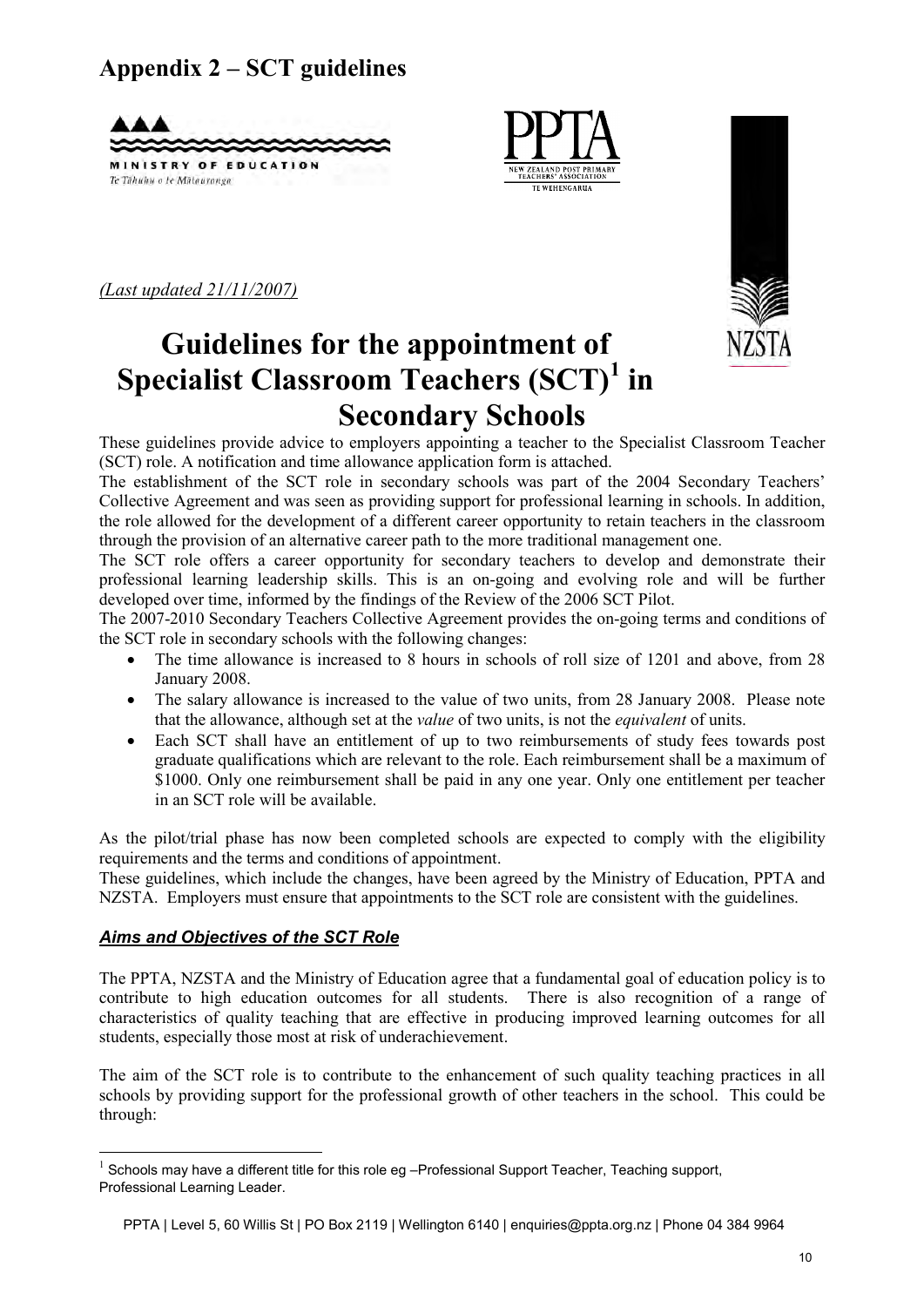- Supporting and assisting beginning teachers to develop and demonstrate effective teaching practices;
- Supporting and assisting beginning teachers to maintain a purposeful learning environment that engages students;
- Supporting and assisting other teachers in the school with effective teaching practices and maintaining a purposeful learning environment that engages students;
- Supporting and assisting teachers to expand their knowledge, skills and attributes to increase teaching effectiveness;
- Encouraging collaborative, reflective and shared practice
- Providing leadership in school wide professional learning and development.

Implementation of the SCT role in schools over the last two years has seen a wide range of support provided to teachers: coaching, mentoring, leading mentoring programmes, leading professional learning groups, providing professional reading and leading discussion groups, developing reflective practice, classroom observations/support, supporting beginning teachers, developing classroom management strategies, leading professional learning programmes in the school, facilitating and supporting professional learning communities.

#### *Background*

As part of the 2004 settlement of the Secondary Teachers' Collective Agreement (STCA), the parties agreed to establish a new role in secondary schools – referenced as Specialist Classroom Teacher (SCT) in the Agreement.

The establishment of this role came from a recommendation made by the Ministerial Taskforce on Secondary Remuneration (2003) that a broader range of career pathways be developed to offer more attractive career prospects to teachers. Having a wider range of career opportunities available is expected to aid in the recruitment of graduates and assist in the retention of experienced teachers who wish to focus on professional teaching practice. The SCT role was identified as one from which all schools could benefit.

The review of the SCT pilot year has been completed. A copy of the summary version of the review was sent to all schools in mid 2007. All reports from the review (the full report, the summary report and the case studies report) are available from<http://educationcounts.edcentre.govt.nz/index.html>(use the search function using 'Specialist Classroom Teacher review'). Findings and recommendations from the review will inform the evolving shape, conditions and extent of the SCT role.

#### *SCT Role Description*

Implementation during 2006 and 2007 has seen SCTs providing a wide range of varying support to teachers. Teachers appointed to the SCT role or continuing in the role are encouraged to continue the broad exploration of the possibilities this teacher support role offers.

It is not proposed that this role should necessarily replace any existing arrangements schools have for the induction and support for beginning teachers or teachers new to the school, or to replace any other professional development programme in the school, for example it is not intended to replace the PRT Coordinators. However, it may well complement existing support or be incorporated into it.

It is important that this role is kept separate from any appraisal, performance management or competency judgements. The SCT should always be seen in a support and guidance role, in order to operate with their teacher colleagues in a high-trust and confidential relationship.

Some schools have extended the duties and functions of their SCT by providing further time or recognition, or by providing additional resourcing and recognition to enable another teacher to work in a teacher support role. To remain eligible for the additional resourcing associated with the STCA provisions any teacher who operates in an extended role must continue to be a practising classroom teacher, and is expected to be teaching, as a guide, a minimum of 12 hours per week in order to maintain credibility as an effective classroom teacher.

Employers will need to develop their own role description for the SCT in their school, outlining the specific roles the SCT will perform. Regional Advisors from NZSTA or Leadership Advisors from School Support Services may be able to give further advice and guidance on developing job descriptions.

#### *Resourcing for Appointments to the SCT role from 2008 (Salary and Time Allowances)*

The STCA provides that each secondary school board is entitled to appoint one teacher to the SCT role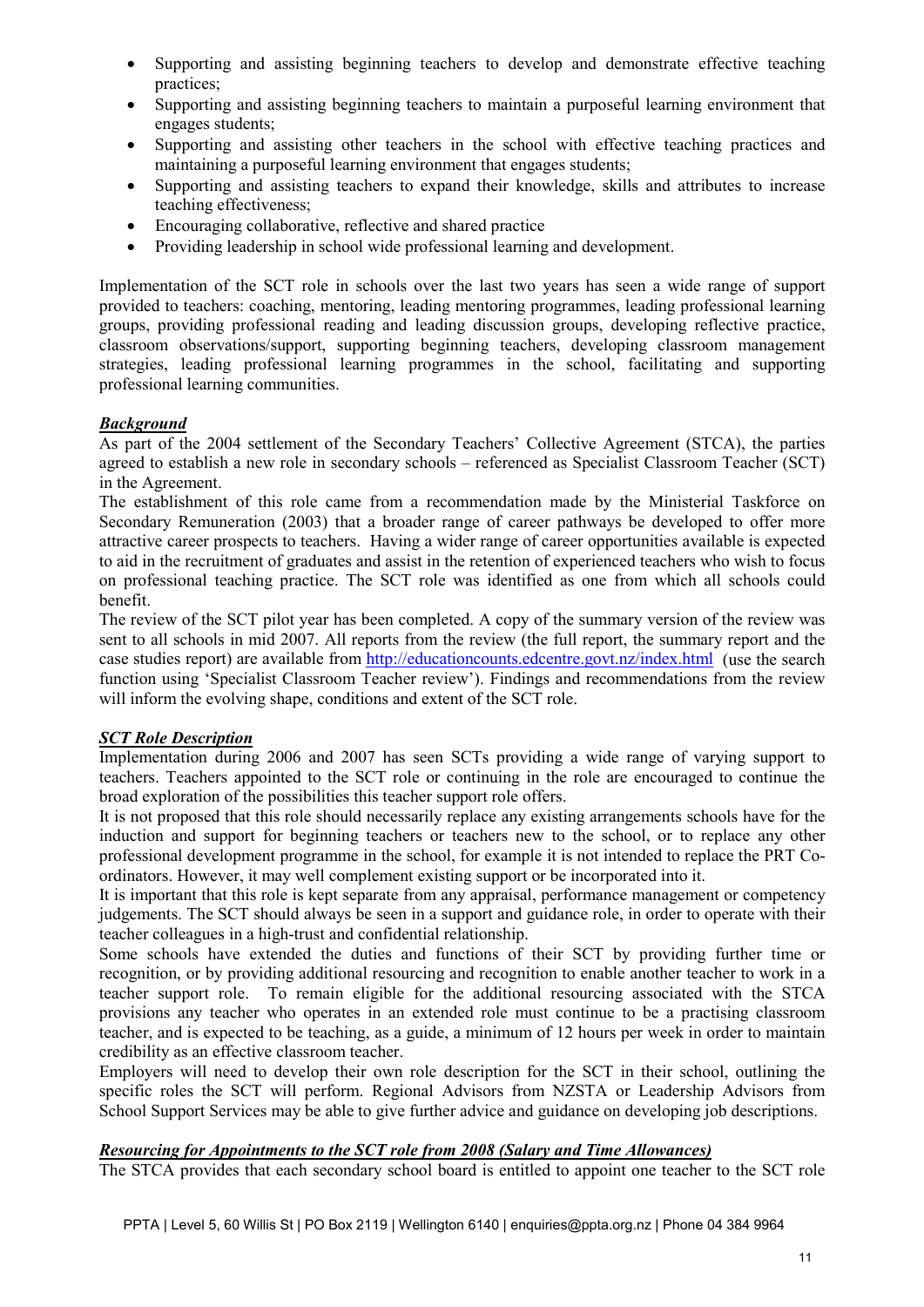and will, on notification of an appointment, receive an additional 4 hours staffing per week to resource it. Schools of roll size of 1201 and above will receive 8 hours staffing, from 28 January 2008. This time allowance must be dedicated to the person in the SCT role to fulfil their SCT duties and is in addition to their 5 non-contact hour entitlement (which applies to all full-time permanent and long-term relieving secondary teachers).

Teachers appointed to the SCT role will receive an allowance per annum which, from January 2008, will be equivalent to the value of two units.

The time and salary allowances cannot be split.

Please note that the allowance, although set at the *value* of two units, is not the *equivalent* of units. This allowance does not enable an SCT to progress through their qualifications maximum. Employers and SCTs should be aware of this when making/accepting appointments to the SCT role.

#### *Eligibility for Appointment to the Role*

These eligibility requirements have been set as a guide to schools to appoint an experienced, well established teacher, with demonstrated knowledge about and expertise in teaching, to a professional learning leadership role in the school. This level of experience and expertise has been shown to be essential to the success of the role in a school.

The eligibility requirements were adjusted as a result of experiences and findings in the implementation phase. Schools must comply with these eligibility requirements.

In order to be eligible for the SCT role, a teacher must: (refer STCA 2007-2010 3.8B.4)

- Be a permanently appointed registered teacher, and
- Have at least six years total<sup>[2](#page-11-0)</sup> teaching experience (either in NZ or overseas), and
- Have had three successive successful attestations against the experienced teacher standards in the  $STCA$ , or overseas equivalent  $3$ , and
- Be a full time teacher, or a part time teacher with a significant classroom teaching load (as a guide of at least 12 hours per week) at time of application, and
- Meet other criteria in the agreed guidelines.

#### *Terms and Conditions of Appointment to the SCT role*

The SCT role offers an alternative career pathway for those teachers who want to remain centred in teaching practice through supporting and encouraging effective teaching, rather than following a management and administration pathway. As such, schools are asked to minimise other responsibilities of SCTs in order to allow them to focus on this important professional support role (eg it is not expected that SCTs will also hold senior or middle management roles).

Schools must comply with these terms and conditions, and will need to ensure that the focus of the role is on teacher professional learning.

SCTs may need to make choices about roles they wish to hold, which to forego, and career opportunities they wish to take.

Appointment to the SCT role:

 $\overline{a}$ 

- Appointees to permanent SCT roles *must* relinquish all salary units\* but may hold *one* fixed term unit where the school requires continuation of a specific responsibility, or chooses to extend the purpose and functions of the SCT role and provide further recognition;
- Appointees to fixed-term SCT roles *must* relinquish, for the term of the appointment, all salary units\* but may hold *one* fixed term unit where the school requires continuation of a specific responsibility, or chooses to extend the role and functions of the SCT position and provide further recognition;
- Appointees to fixed term SCT roles are entitled to protection of their current position subject to any existing agreement for that position.

\*Note: This does not restrict employers from allocating MMAs and 3R payments in the normal way.

<span id="page-11-0"></span> $2^{2}$  This may be a combination of periods, eg with breaks out of teaching.

<span id="page-11-1"></span><sup>&</sup>lt;sup>3</sup> If the appointee has overseas experience and attestation, evidence should be supplied with the application form.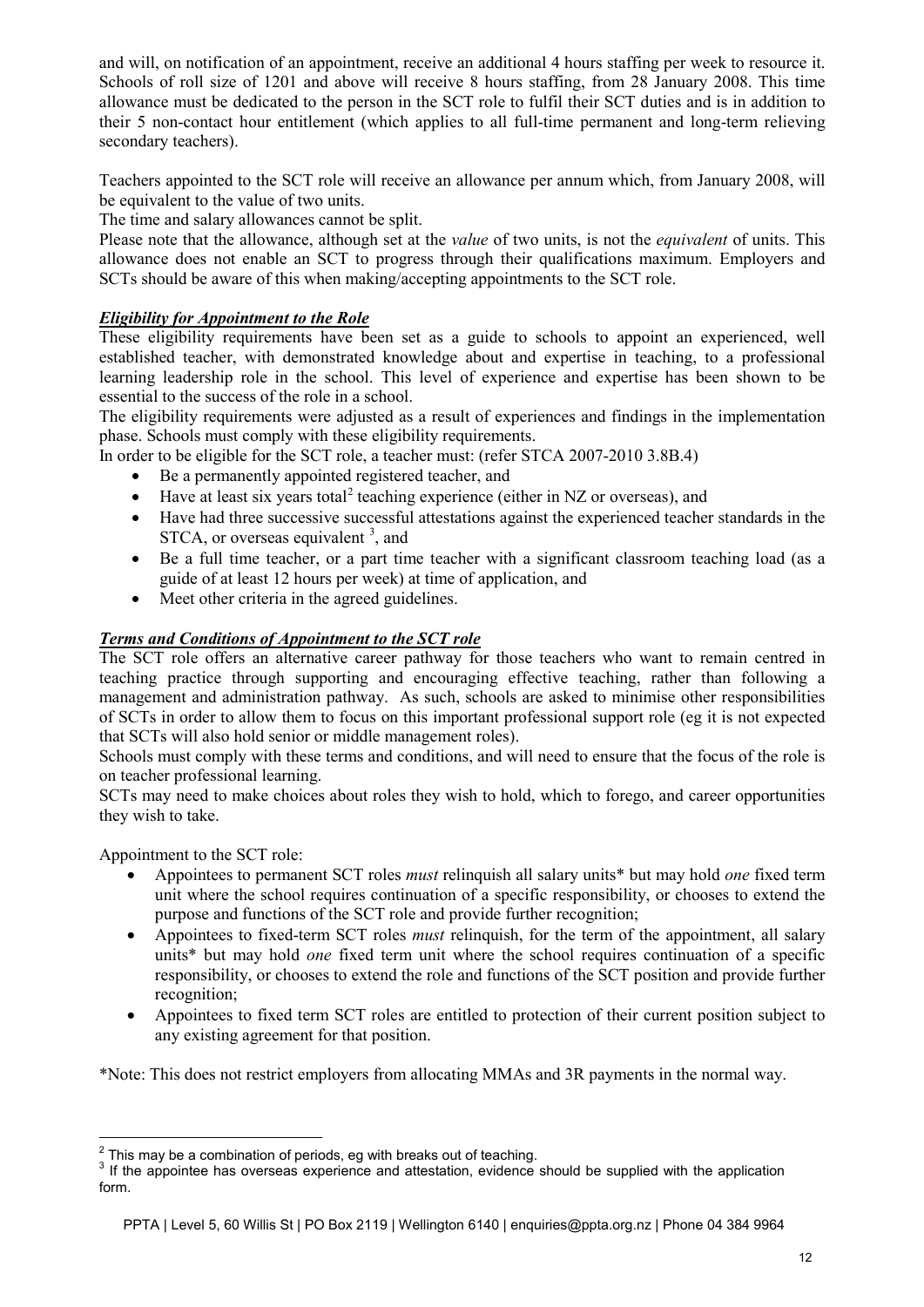#### *Support for the Role*

Where possible, schools should consider providing the following support for SCTs:

- A confidential but accessible office space away from the management/administration area of the school.
- Access to the network of others who have some aspect of professional oversight of teachers such as professional learning coordinator, HoDs, and possibly guidance counsellors.
- Professional learning opportunities that will support the work of the SCT.
- Relief cover to attend local SCT cluster or regional meetings.
- Resourcing for materials such as internet access, printing, photo copying, professional reading, etc.

#### *Professional Development Support for SCTs*

SCTs are encouraged to participate in training days, network/cluster groups, and relevant professional learning opportunities offered by School Support Services in their region.

It is not intended to review and redistribute the *SCT Handbook 2007*. For most experienced SCTs that material has probably been superseded by other reference material, books or teacher professional learning websites. Copies of the *SCT Handbook 2007* are available from the Ministry of Education or regional School Support Services.

The *Teachers Talk Teaching* web site which has operated from LeadSpace over the pilot period will be discontinued as of December 2007. However, a new teacher professional learning web space is planned for operation on TKI from early 2008. It will provide the sort of information, references and material that have been provided through *Teachers Talk Teaching.* A specific section for SCTs, similar to *Teachers Talk Teaching*, is being considered as part of the new web space to provide an opportunity to network directly with other SCTs.

#### *Entitlement for fees reimbursement as study support*

The STCA (2007) provides for professional development support for SCTs with an entitlement to a reimbursement of fees for study towards relevant post graduate qualifications up to a maximum of \$1000 a year for each of two years.

The study undertaken should be agreed in discussion between the principal and the Specialist Classroom Teacher. The study should take into account the relevance to the role, the professional development needs of the SCT, and the professional learning support needs in the school. There is no need to seek approval for course(s) prior to commencing study.

The purpose of the SCT role is seen as: supporting other teachers to improve and develop practice; leading professional learning in the school; developing teacher practice for improved student outcomes.

Examples of areas for the post-graduate qualifications that SCTs may wish to consider could include: adult education, mentoring/coaching, teacher professional learning.

Application forms, to apply for reimbursement, will be available from mid 2008 on the Ministry of Education website.

#### *Advertising, Selection and Appointment Process*

For the pilot phase all appointments to the SCT role were required to be internal. The expectation is that this will continue to be the case, as the trust and confidence of the staff in the person appointed is crucial to the success of this role. However, in certain circumstances, where schools have been unable to appoint internally and have an actual teaching vacancy, they may advertise externally in the Education Gazette and other media usually used.

The advertising, selection and appointment process should be as follows:

- 1. The employer must ensure that there is an **open and transparent** internal process of advertising, selection and appointment to the role;
	- All teachers in the school must be notified of the eligibility requirements, role description and the selection process
	- Experience from the pilot indicated that it was useful to include staff consultation and involvement in the selection process, in order to secure staff awareness of and confidence in the role.
	- It is the responsibility of the employer and principal to ensure that the most suitable applicant, according to the criteria, is selected for appointment to the SCT role.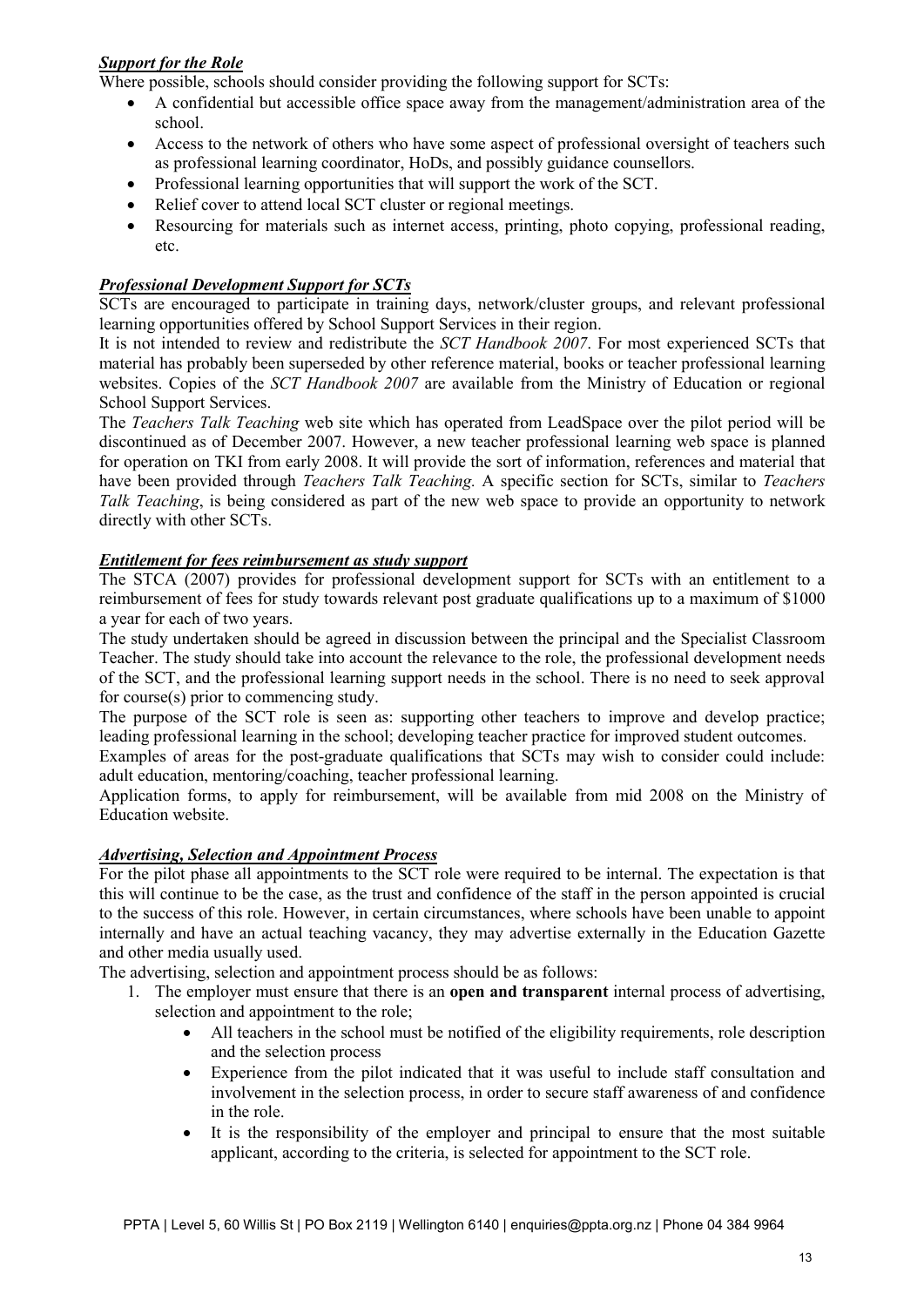- 2. Options for appointment:
	- Where the employer is confident that an applicant will clearly meet eligibility requirements, role description and criteria, it will be able to offer a permanent appointment to the SCT role.
	- Where a permanent appointment is not made, the employer may:
		- 1. Offer a fixed-term appointment  $4$ ; or
		- 2. Advertise externally if the school has an actual teaching vacancy; or
		- 3. Make no appointment.

#### *Criteria for Appointment to the SCT Role*

The first two years of implementation indicate that certain knowledge, skills, experience and personal qualities make for an effective SCT who is able to fulfil the aims and objectives of the role. Applicants will need to demonstrate expertise in a number of the following areas.

#### *Knowledge/Skills*

The SCT is a highly effective classroom teacher who consistently demonstrates exemplary practice by: In own teaching:

- Demonstrating expertise and refined strategies in the practice of teaching, including:
	- high and clear expectations of all learners' abilities to achieve
	- ability to respond flexibly and appropriately to the needs of diverse learners
	- use of evidence to guide teaching and learning
	- use of reflective inquiry in their own teaching practice
	- purposeful relationships with learners, families, communities and colleagues
- Demonstrating a sound knowledge of the theory and practical application of curriculum, learning and assessment
- Being conversant with current educational research, best practice and current issues and initiatives in education to inform teaching practice

Transfer of knowledge:

- Understanding how adults learn and having knowledge of effective professional learning strategies for teachers
- Effectively communicating sound knowledge and practice of teaching and learning to other teachers across subject, class and school contexts
- Assisting colleagues to apply reflective practice in working to address problems, improve student engagement and raise student achievement
- Creating opportunities to share current educational research, best practice and current issues and initiatives in education with colleagues
- Being a highly skilled observer and providing timely and sufficient feed-back and feed-forward to colleagues

#### *Experience*

Relevant experience for an appointee to the SCT role could include:

- Extensive teaching experience<sup>[5](#page-13-1)</sup>
- Successful collaboration with other teachers to improve teaching practice
- Successful experience in mentoring beginning teachers
- Successful experience in mentoring/coaching other teachers
- Leading or facilitating the professional learning of other teachers

#### *Attributes/Dispositions*

In their professional practice, the applicant:

Self

• Demonstrates a strong commitment to being a highly effective classroom teacher and improving student learning

<span id="page-13-0"></span> $4$  NOTE: a fixed-term appointment is not to be made in order to establish the suitability of an employee for permanent appointment.

<span id="page-13-1"></span><sup>5</sup> Minimum of six years for eligibility to apply for the SCT role